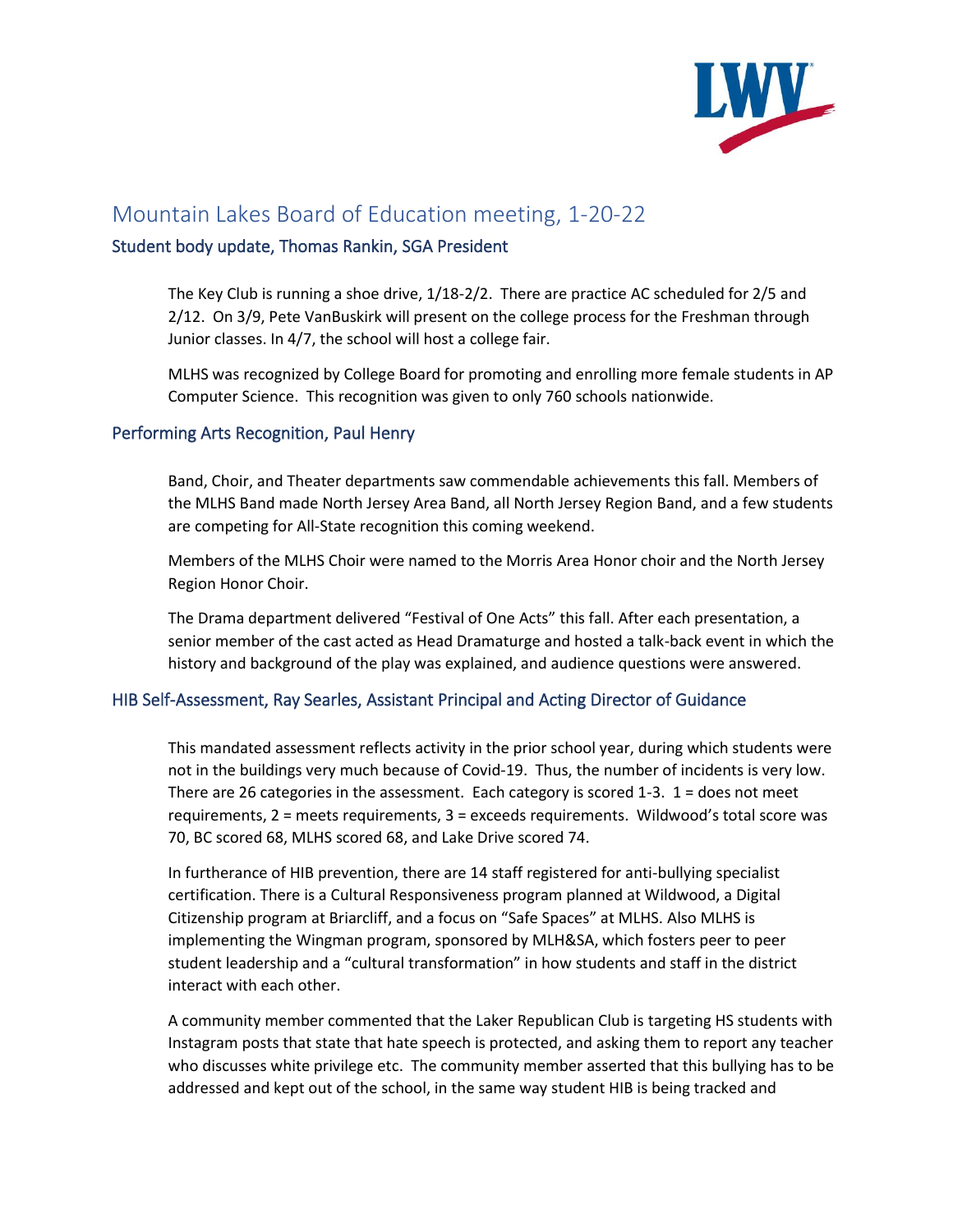

prevented. The Board asked to respond to this at another time, as it was outside the scope of the presentation.

A community member asked how the aforementioned staff HIB training is spread to other staff members, and whether the staff as a whole feel both trained and supported to combat racism and bullying. Mr. Searles said he will look into this very good question.

## Start Strong Assessment, Dr Sumit Bangia, Assistant Superintendent

This assessment is meant to measure students grasp on material taught in the prior academic year to inform instruction this year. Results are available in the Start Strong portal. Note one anomaly to our results is that the students who took Geometry in  $8<sup>th</sup>$  grade were tested on  $8<sup>th</sup>$ grade math, which is a curriculum those students skipped.

#### Referendum Phase 2 Update, Alex Ferreira, Business Administrator

Wildwood School's main floor bathrooms are complete. Briarcliff has new lighting, sound, projectors, screen in the gym/auditorium, and new locker rooms. MLHS has new lighting, curtains in the auditorium. New flooring and seating will be next phase, along with kitchen, cafeteria, and the lower-level bathrooms in Wildwood School.

### Comments from the MLEA president

Rose Dunne, co-president, recognized and commended the hard work that the teachers, nurses, and administrative assistants have been doing to cover during extended periods of short staffing because of the Covid pandemic. They are working extremely hard, giving up lunchtime and prep periods and coming in early to keep the schools open for in-person instruction. The MLEA are looking forward to beginning negotiations, and to rescheduling their initial meet and greet with the administration.

# BA Update

Committees and committee chairs have been set, training of new board members is underway.

#### Public Comment

A community member asked the board to please address the Laker Republican Club Instagram posts that ask kids to report teachers to the LRC, and requested that the Board give a statement on this as well as hate speech in the schools. Separately, a child brought a knife to school at Briarciff and parents were notified the next day. It should have been addressed with the students immediately as a teachable moment and parents should have been notified sooner. Board replied they will get back at another time.

A community member welcomed the new BT representative to the Board. Regarding hiring the interim assistant principal, in light of the two prior years' budget deficits, where does the money